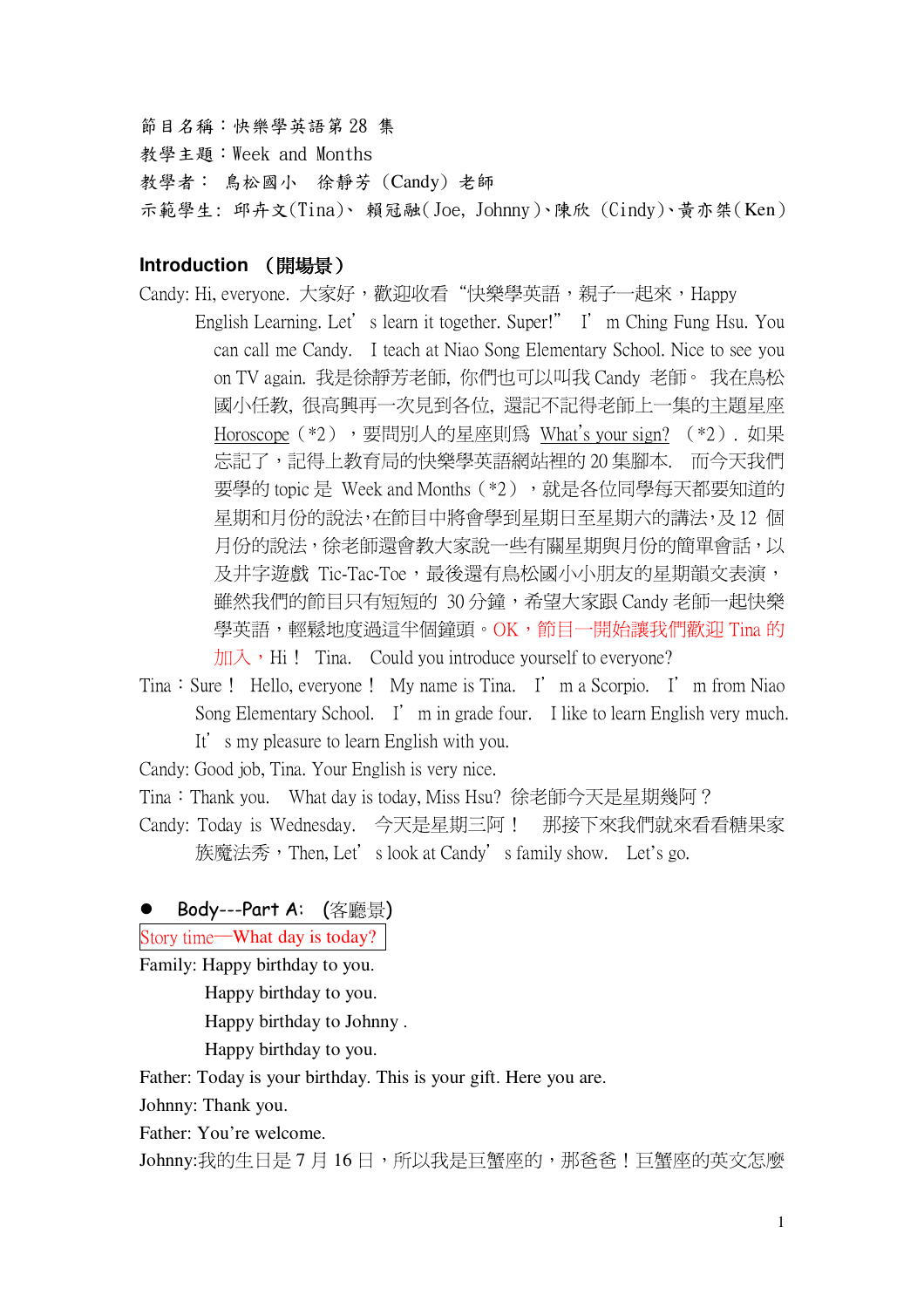說? 那爸爸你是什麼星座的啊?要怎麼問呢?

Father: 星座 Horoscope?我當然知道, 上一次 Candy 老師有教過, 你忘記了喔, 巨蟹座的英文是 Cancer(\*2), 而且小寫的 cancer 還是癌症的意思呢! 問別人的星座則是What is your sign? (\*2) Understand?

Johnny: Understand. 懂了!爸爸!你好厲害, 我好崇拜你喔!那爸爸今天是星期 五要怎麼問與回答呢?而我的生日是7月16日的英文又要怎麼說呢?

Father: Week, month ! 欸呀 ? 我也不知道, 我們一起去問徐老師吧 ! Johnny: OK ! Let's go.

Candy: 剛剛小朋友的表演是不是很有趣呢?而劇中 Johnny 所問的問題正是許 多小朋友心中的疑問。星期的問法很簡單就是 What day is today? (\*2) day 是日子的意思。回答則為 Today is Friday. 或 It's Friday(\*2). 今天是星期五。 小朋友是不是很容易學呢? What day is today, Tina?

Tina: Today is Wednesday. 那麼星期日至星期六的英文怎麼說呢?

Candy: 一星期有七天, 西洋的星期是從星期日開始到星期六, 是由古西方人改 編神話中神的名字而來。現在就讓 Candy 老師一一來介紹, Please take out your pencil and paper, and write them down. 請小朋友拿出紙筆來,將星期 日至星期六的英文抄下來,記得第一個字母要大寫喔! 第一天為星期日 Sunday (\*2)S-u-n-d-a-y,第二天是星期一 Monday (\*2) M-o-n-d-a-y, 第三天是星期二 Tuesday (\*2) T-u-e-s-d-a-y, 第四天是 晕期三 Wednesday (\*2) W-e-d-n-e-s-d-a-y, 第五天是星期四 Thursday (\*2) T-h-u-r-s-d-a-v, 第六天是星期五 Fridav (\*2) F-r-i-d-a-v, 第七天 是星期六 Saturday (\*2) S-a-t-u-r-d-a-y, 若小朋友來不及抄, 記得上高 雄縣教育局的網站 www.ks.edu.tw (\*2) 中的快樂學英語教學網, 或是 再看一次重播。 那麼電視機前的小朋友是不是都會唸上面的星座單字了

呢? Tina 你要不要也來試試看。

Tina: OK, no problem. Sunday  $(*2)$  S-u-n-d-a-y  $\cdot$  Monday  $(*2)$  M-o-n-d-a-y  $\cdot$ Tuesday  $(*2)$  T-u-e-s-d-a-y, Wednesday  $(*2)$  W-e-d-n-e-s-d-a-y, Thursday

 $(*2)$ T-h-u-r-s-d-a-y · Friday  $(*2)$ F-r-i-d-a-y · Saturday  $(*2)$ S-a-t-u-r-d-a-y · Candy: Wow ! That's great. 相信的小朋友都學會這些星期的單字了 ·

Tina: 那英文的 12 月份與日期又要如何表達呢?

Candy: 一年有12月份, 是由古西方人改編神話中眾神的名字而來。現在就讓徐 老師一一來介紹,並抄下來,也記得第一個字母要大寫喔!一月為 January (\*2) J-a-n-u-a-r-y, 二月是 February (\*2) F-e-b-r-u-a-r-y, 三月是 March (\*2) M-a-r-c-h, 四月是 April (\*2) A-p-r-i-l, 五月是 May (\*2) M-a-y, 六月是 June (\*2) J-u-n-e, 七月是 July (\*2) J-u-l-y, 八月為 August (\*2) A-u-g-u-s-t, 九月為 September (\*2) S-e-p-t-e-m-b-e-r, 十月是 October (\*2) O-c-t-o-b-e-r,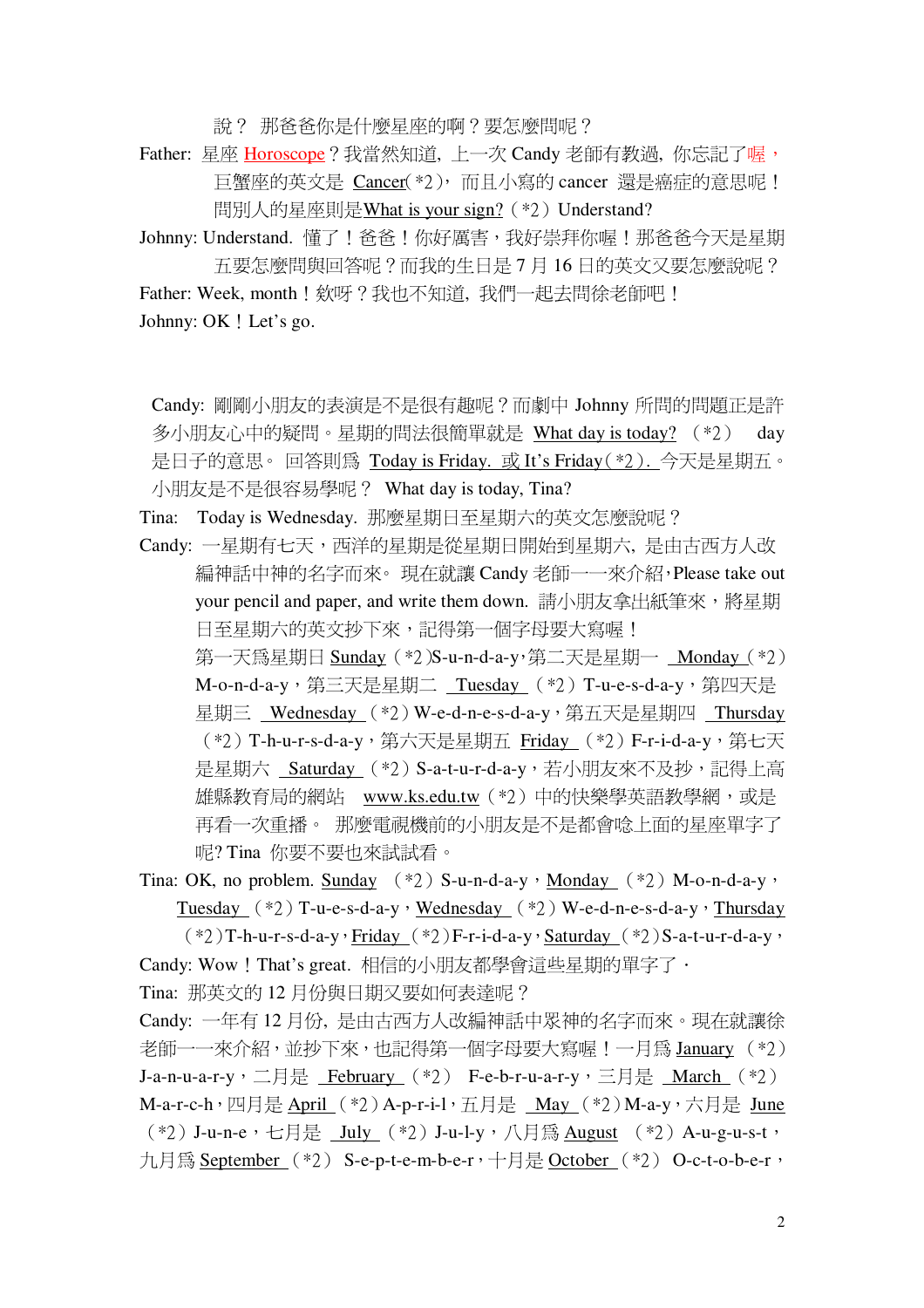十一月是 November (\*2) N-o-v-e-m-b-e-r, 十二月是 December (\*2) D-e-c-e-m-b-e-r,若小朋友來不及抄,記得要上高雄縣教育局的網站喔!那麼電 視機前的小朋友是不是也都會唸上面的星座單字了呢? Tina 你要不要再來試試 看。

Tina: Of course. January  $(*2)$  J-a-n-u-a-r-y  $\cdot$  February  $(*2)$  F-e-b-r-u-a-r-y  $\cdot$ March  $(*2)$  M-a-r-c-h · April  $(*2)$  A-p-r-i-l · May  $(*2)$  M-a-y · June  $(*2)$  J-u-n-e, <u>July</u>  $(*2)$  J-u-l-y, August  $(*2)$  A-u-g-u-s-t, September  $(*2)$  S-e-p-t-e-m-b-e-r, October  $(*2)$  O-c-t-o-b-e-r, November  $(*2)$ 

N-o-v-e-m-b-e-r, December (\*2) D-e-c-e-m-b-e-r,

Candy: Good job, Tina. 相信的小朋友都能學會這12月份的單字 ·

Tina: 徐老師, 那麼今天是幾月幾日要怎麼詢問與回答呢?

Candy: OK 問今天幾月幾日為 What date is today? (\*2), date (\*2), d-a-t-e 為 日期的意思,但記得不要跟剛才教的星期說法 What day is today?混淆了 。 一個月有30或31天,而英文的日期是用序數來表達的,我們舉例來說。第 一是 first  $1^{\text{st}}(*2)$ , 所以 1 月 1 日就是 January  $1^{\text{st}}$ , 第二是 second  $2^{\text{nd}}(*2)$ , 所以 2 月 2 日就是 February 2<sup>nd</sup> , 第三是 third 3<sup>rd</sup> (\*2) , 因此 3 月 3 日就是 March 3<sup>rd,</sup> 以後的日期序數均要加 th 發【 $\theta$  】, 第四為 fourth 4<sup>th</sup> (\*2), 所以4月4號就是 April 4<sup>th</sup>, 第五是 fifth 5<sup>th</sup> (\*2), 因此5月 5日就是, May 5<sup>th</sup>, 以此類推。但要注意第 21 是 twenty-first 21<sup>st</sup>(\*2), 所以 6 月 21 日就是 June 21st, 而 Johnny 的牛日為七月 16 日, 即念為 July  $16^{\text{th}}$  (\*2) • Well, what date is today, Tina?

Tina: Today is October  $6<sup>th</sup>$ .

Candy: Excellent ! 那麼經由 Candy 老師的解釋後, 相信 Johnny 的爸爸一定也會 回答 Johnny 的問題了。讓我們再看一次糖果家族魔法秀。Let's take a look at the VCR again. Go.

Story time – What day is today? (客廳場景)

Family: Happy birthday to you.

Happy birthday to you.

Happy birthday to Johnny.

Happy birthday to you.

Father: Today is your birthday. This is your gift. Here you are.

Johnny: Thank you. 我的生日是7月16日, 所以我是巨蟹座的, 爸爸!巨蟹座的 英文怎麼說? 那爸爸你又是什麼星座的啊?要怎麼問呢?

Father: 星座?我當然知道, 上一次 Candy 老師有教過, 你忘記了喔, Horoscope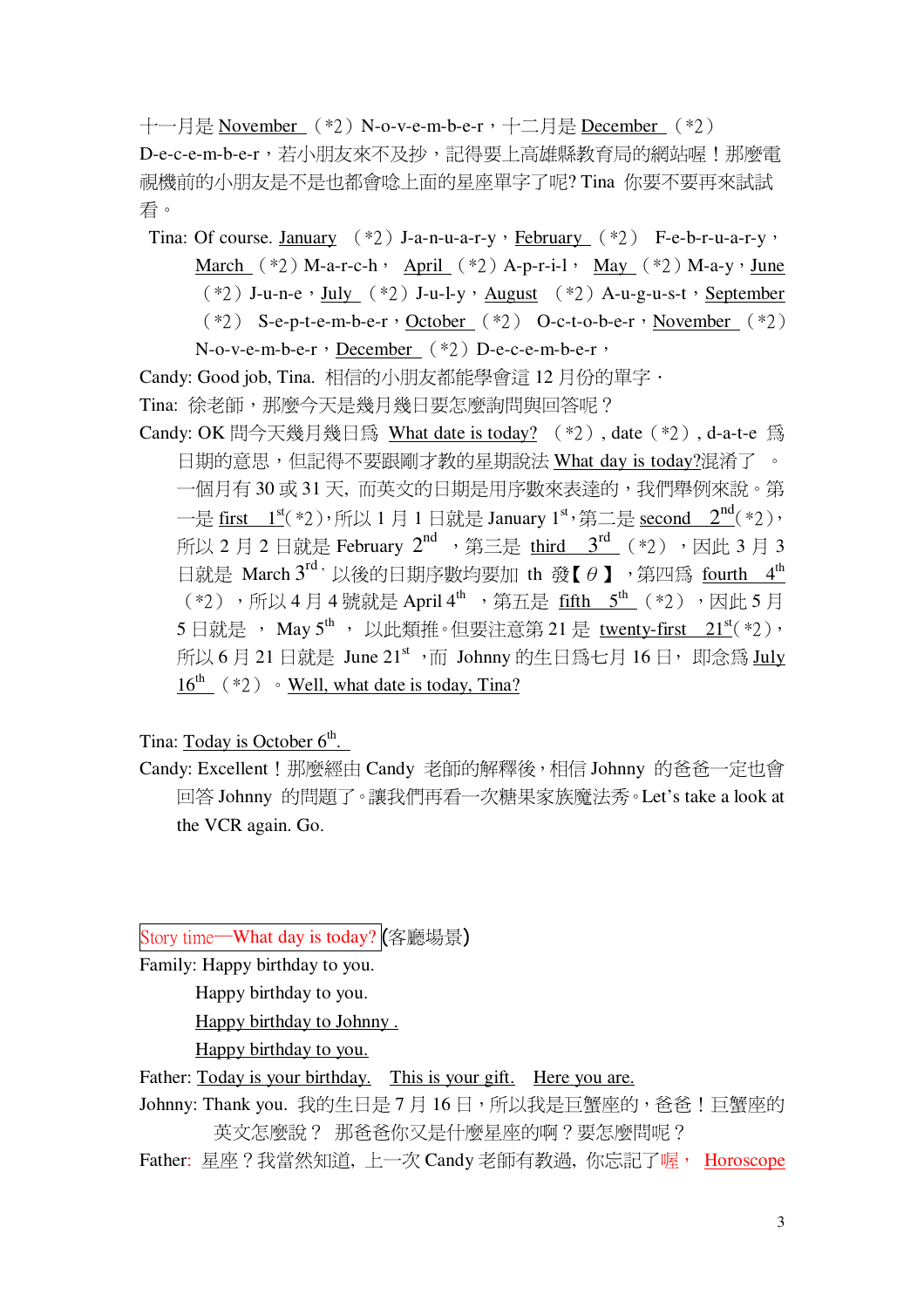星座?小 Case. 巨蟹座的英文是 Cancer(\*2), 而且小寫的 cancer 還 是癌症的意思呢! 問別人的星座則是 What is your sign? ( \*2 ) Understand?

- Johnny: Understand. 懂了!爸爸!你好厲害, 我好崇拜你喔!那爸爸今天是星期 五要怎麼問與回答呢?
- Father:/ Case. 要問今天星期幾為 What day is it today? (\*2), 回答則為 Today is Friday. 或 It's Friday. Understand
- Johnny: Understand. Thank you, dad. 那麼我的生日是7月16日, 英文又要怎麼說 呢?

Father: No problem ! Your birthday is on July  $16^{th}$ . (\*2)

Johnny: Thank you, dad.

Candy: 小朋友. 看了糖果家族魔法秀以及 Candy 老師的講解之後。 是不是對星 期有了初步的了解呢? 接下來還有 Cindy 小朋友和他朋友 Joe 間的對 話, Let's look at the VCR; don't go away. 不要走開喔, 我們馬上回來!

### Body---Part B (校園景)

Dialog: What day is it today?

Cindy: Hey, Joe, how are you doing?

Joe: Not good. I'm so tired.

Cindy: What's going on?

Joe: I'll go to cram school later, and I can't go home until 10 o'clock.

Cindy: Wow. How many days do you have to go to cram school in a week?

Joe: Almost every day. I have English classes every Monday and Thursday. I also have math classes every Tuesday and Friday. I still have Chinese classes every Wednesday and Saturday there.

Cindy: No wonder. You look so tired every day.

Joe: What day is today?

Cindy: It's Thursday.

Joe: I have to go now; I have an English test. See you next time, bye. Cindy: Bye.

Candy: Cindy 和 Joe 放學時在學校碰面, Cindy 跟 Joe 打招呼, Hey, Joe, how are you doing? (\*2) 你好嗎? 也可以說 How are you? 而現在美國年輕人 最喜歡說的你好嗎則為 What's up? (\*2), 但 Joe 卻回答不怎麼好,感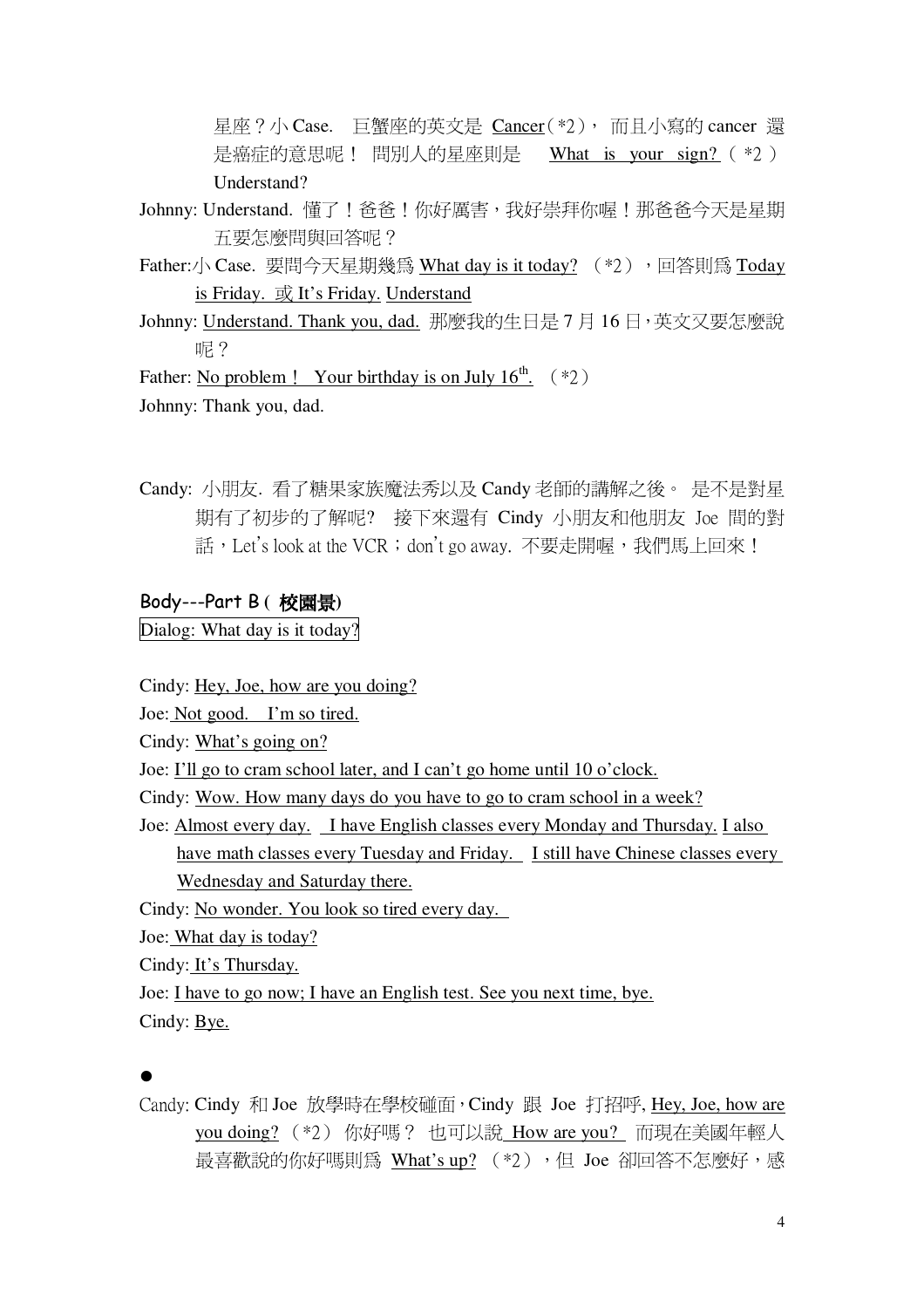覺很疲憊, Not good. I'm so tired. (\*2), tired (\*2)是疲憊的意思, 加 上一個 so 則是更疲倦了,Cindy 才追問 Joe 怎麼了, What's going on?  $(*2)$ , Joe 才解釋說 I'll go to cram school later, and I can't go home until 10 o'clock. (\*2)我待會還要去補習班, 而且要到 10點才能回家, cram school (\*2) 就是很多小朋友下課都會去的補習班, 而且 Joe 要在補習班一直補 到晚上10點, Cindy才很驚訝的問 Joe How many days do you have to go to cram school in a week (\*2)? 你一個星期要去幾天補習班啊, how many days (\*2) 就是有幾天的意思, 而 have to (\*2) 則是必須的意思, 等於 must (\*2) 是很重要的片語, 而的意思, in a week (\*2) 就是在一星期内。 Joe 則回答幾乎每天都有課, Almost every day. (\*2), I have English classes every Monday and Thursday. (\*2)他每個禮拜一.四上英文課, I also have math classes every Tuesday and Friday. (\*2) 他每個禮拜二.五也上 數學課, math classes  $(*)$ )是數學課, 記得 th 發【θ】, 一定是叶舌音, I still have Chinese classes every Wednesday and Saturday there.  $(*2)$ ,  $\overline{\mathcal{R}}$ 每個禮拜三. 六還要上國語課。Cindy 才會說難怪 Joe 每天看起來都很疲 倦, 原來是因爲每天都要去補習班,. No wonder. You look so tired every day. (\*2) No wonder (\*2) 是很常用的片語, 是難怪的意思。Joe 又很緊張的 看著錶, 並問今天是星期幾 What day is today? (\*2), 是星期四, It's Thursday. (\*2)th 也要記得吐舌, Joe 很匆忙的說今天的英語課還有測驗, 他必須趕快感到補習班了, 並說再見了。I have to go now; I have an English test. See you next time, bye.  $(*2)$ 

那麼經由 Candy 老師的講解後,相信同學對於這段對話應該更能了解,讓我們 再看一次對話,小朋友你們要仔細聽哦! Let's take a look at the VCR again. Let's go.

# Body---PartC (5 minutes) Let's Play Tic-Tac-Toe.

Candy: 今天的主題 Week, Month 星期和月份是不是很受用? Candy 老師希望 小朋友一定要會說自己以及家人的生日日期,今天幾月幾日和星期幾. 要 記得常常使用。希望你們能像 Cindy 和 Joe 一樣喜歡英文, 每週都要收 看 Happy English Learning 節目喔。Now let's play Tic-Tac-Toe. 接下來我 們要玩小朋友最喜歡玩的井字游戲。這個游戲不但有趣,更能增加小朋友 對星期及月份英文的印象。小朋友記得激請你的同學及朋友一起來玩。 Everyone takes out a piece of paper, and then draw a picture。請小朋友每人 拿出一張白紙,劃上九宮格的圖,或書一個大井字圖, 然後將以下的單 字埴入九宮格或井字圖內。

Sunday  $(*2)$ , Monday  $(*2)$ , Tuesday  $(*2)$ , Wednesday  $(*2)$ , Thursday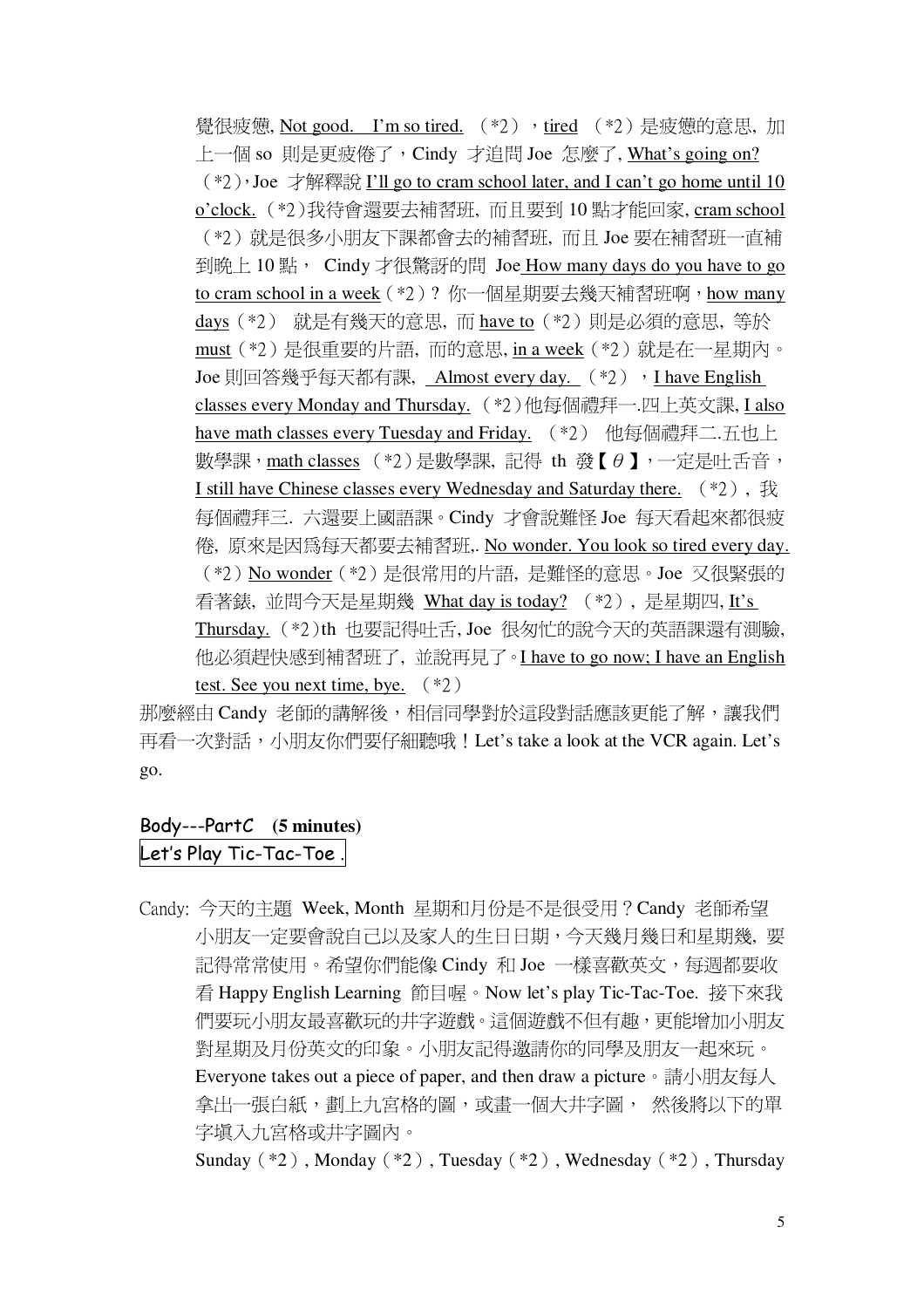$(*2)$ , Friday  $(*2)$ , Saturday  $(*2)$ , January  $(*2)$ , February  $(*2)$ . 接下來,請小朋友兩人一組先猜拳,剪刀、石頭、布, Scissors, Paper, Stone, 贏的人先選,將單字唸兩次並圈起來,輸的人第二選,將單字唸兩次並書 一個 x,最後最快連成一條線的人獲勝 the winner。Tina,我們來玩, 先猜 拳, Scissors, Paper, Stone, 我贏我先選。, 我第一個選 Thursday (\*2) 並 書圈, It's your turn, Tina.

- Tina: 接下來我選 Monday  $(*2)$ ,並畫  $\times$
- Candy: 我選 February (\*2), 並書圈。
- Tina: 我選 Sunday (\*2)。
- Candy: 我選 Tuesday (\*2)。
- Tina: 我選 Saturday (\*2)。
- Candy: 最後我選 Friday (\*2) , YA, I'm the winner.

### Tina: Congratulation.

Wow! You look so sad. Do you want to play Tic-Tac-Toe again? 你看起來怎麼不快 樂?還想再玩一次嗎?

Tina: Of course !

Candy:小朋友如果你這次沒有贏的話,我們再玩一次,讓你有機會扳回劣勢。 Are vou ready?

Tina: Ready !

Candv: 請小朋友每人再拿出一張白紙, 劃上九宮格的圖, 或書一個大井字圖, 然 後將以下的單字填入九宮格或井字圖內。, March (\*2), April(\*2), May  $(*2)$ , June  $(*2)$ , July  $(*2)$ , August  $(*2)$ , September  $(*2)$ , October  $(*2)$ . November  $(*2)$  .

先猜拳, Scissors, Paper, Stone, 你贏你先選, 並書圈。

Tina: Ok. let me think. The first one is July  $(*2)$ , 我書圈, Miss Hsu, it's vour turn. Candy: The second one is April (\*2)  $\cdot$   $\frac{1}{12} \times \cdot$  Tina, it's your turn.

Tina: 我選 August (\*2), 我書圈。

Candy: 接下來是 June  $(*2)$ , 我書 x

Tina: 我選 May (\*2), 我書圈。

Candy: 然後是 November (\*2), 我書 x。

Tina: 最後我選 September (\*2) , YA, Give my five. I'm the winner this time. Candy: Congratulation !

小朋友井字游戲是不是很有趣呢? 這個游戲能夠幫助你記住重要的單 字,可以常常在家跟親戚朋友一起玩喔。 最後請 Cindy, Joe 和 Ken 一起 來演唱美國古老的星期韻文,這首韻文是說小 Baby 每天都在玩,從星期 六到星期五,一下子單腳跳,一下子亂跳,我的 Baby 每天都想玩,很容 易朗朗上口,請小朋友一定要跟著唱喔! Let's go.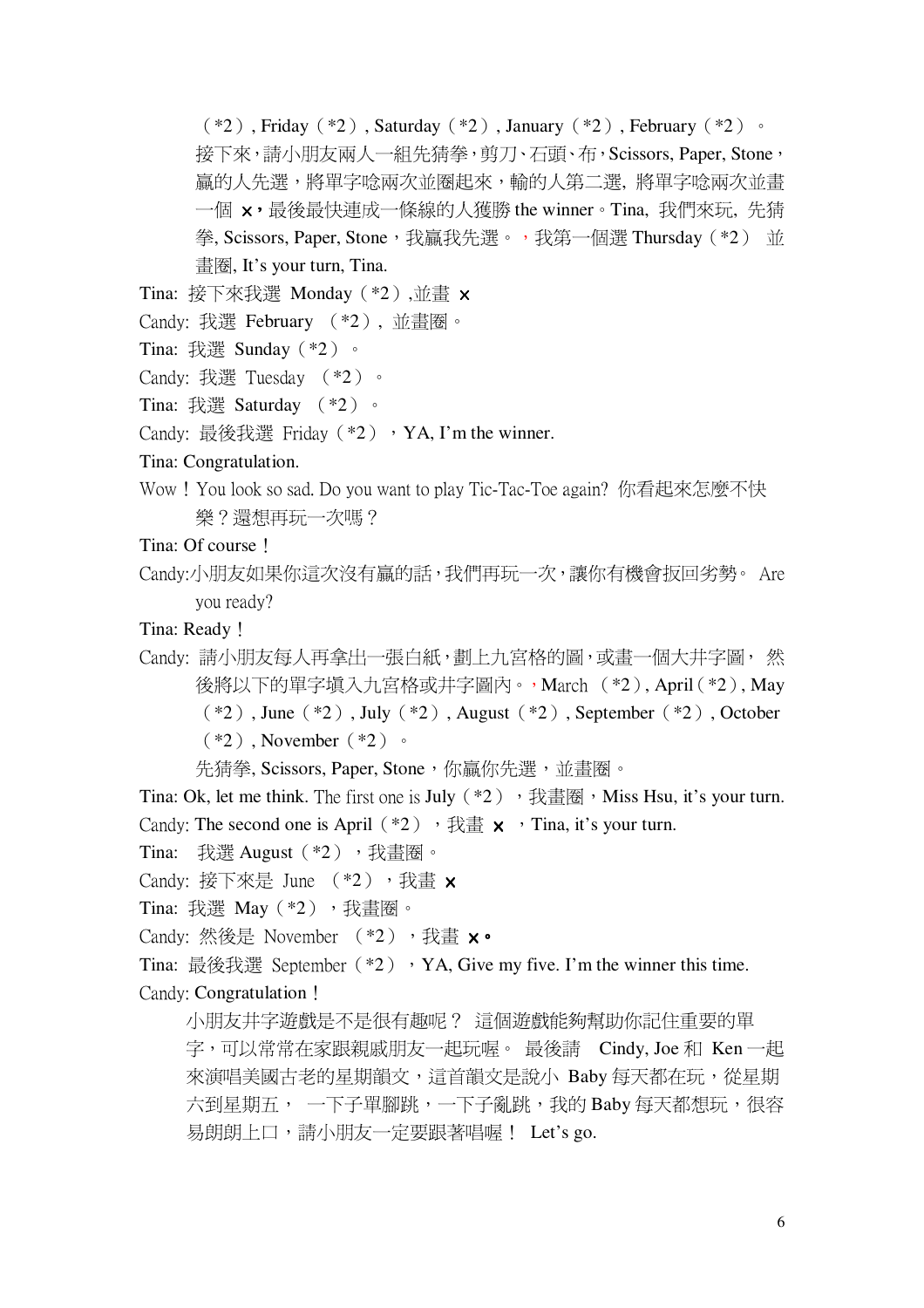Rhyme—How many days? 唱遊景(3分鐘) How many days has my baby to play? **Saturday, Sunday, Monday,** Tuesday, Wednesday, Thursday, Friday, Saturday, Sunday, Monday, Hop away, skip away, My baby wants to play, My baby wants to play every day ! (Repeat)

- **Ending: 片尾景(1minute)**
- Candy: 小朋友是不是都已經學會了今天的所教的星期與 12 月份的說法了呢? What day is today?\*2 What date is today\*2? , 以及星期韻文的唱法了, 要 記得利用時間將老師教的內容,及井字遊戲玩法再拿出來複習與應用喔。 今天的節目就告一段落了, Happy English Learning. Let's learn it together. Super!" I'm Candy Hsu. See you next time. Bye.

| 九宮格 | 1 |
|-----|---|
|     |   |

| 4. $\times$   | $2 \times$ | $5.$ $\bigcirc$ |
|---------------|------------|-----------------|
| <b>Sunday</b> | Monday     | Tuesday         |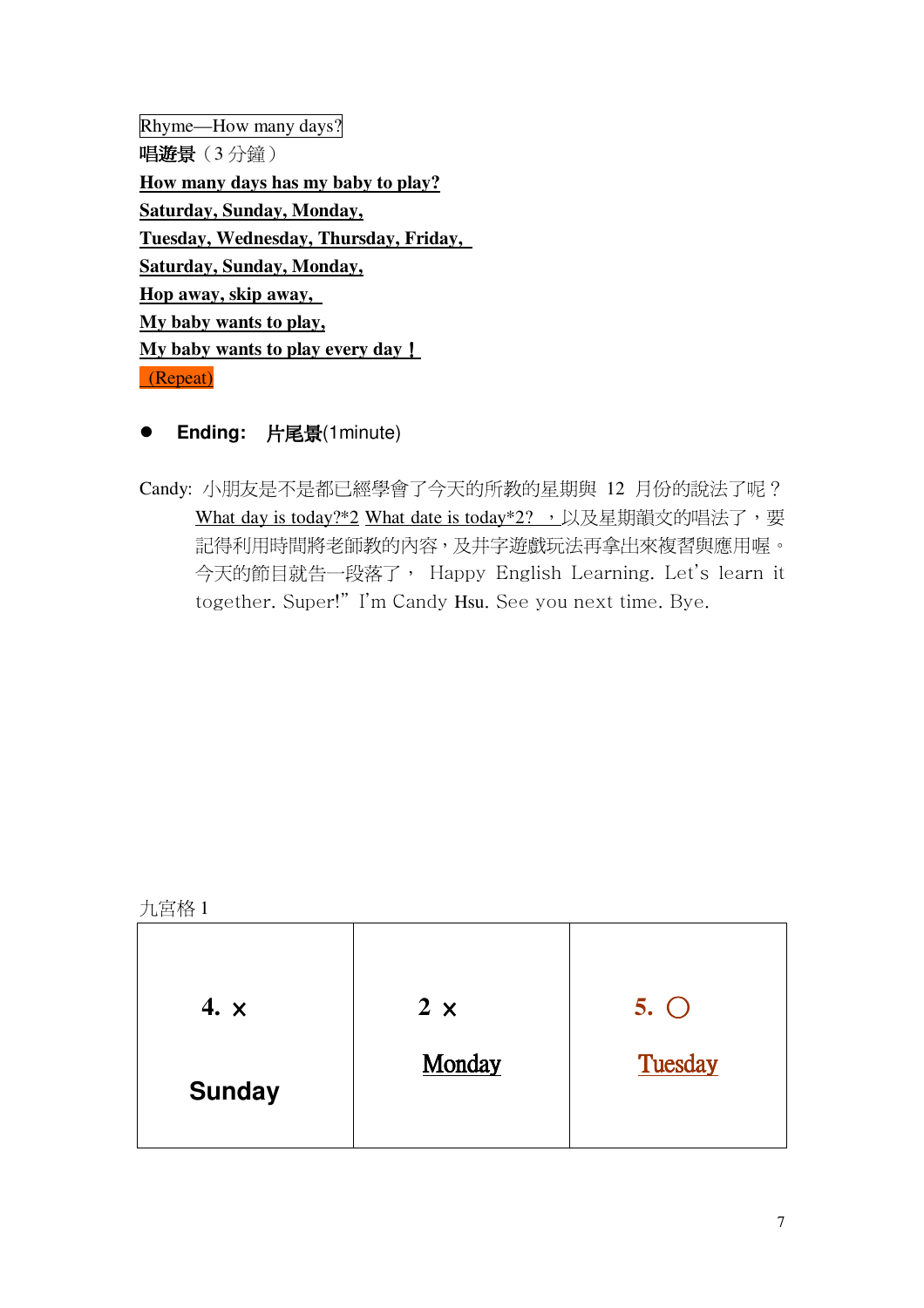| Wednesday                     | 1.0<br><b>Thursday</b> | $7^\circ$<br><b>Friday</b> |
|-------------------------------|------------------------|----------------------------|
| $6 \times$<br><b>Saturday</b> | <b>January</b>         | $3^\circ$<br>February      |

九宮格2